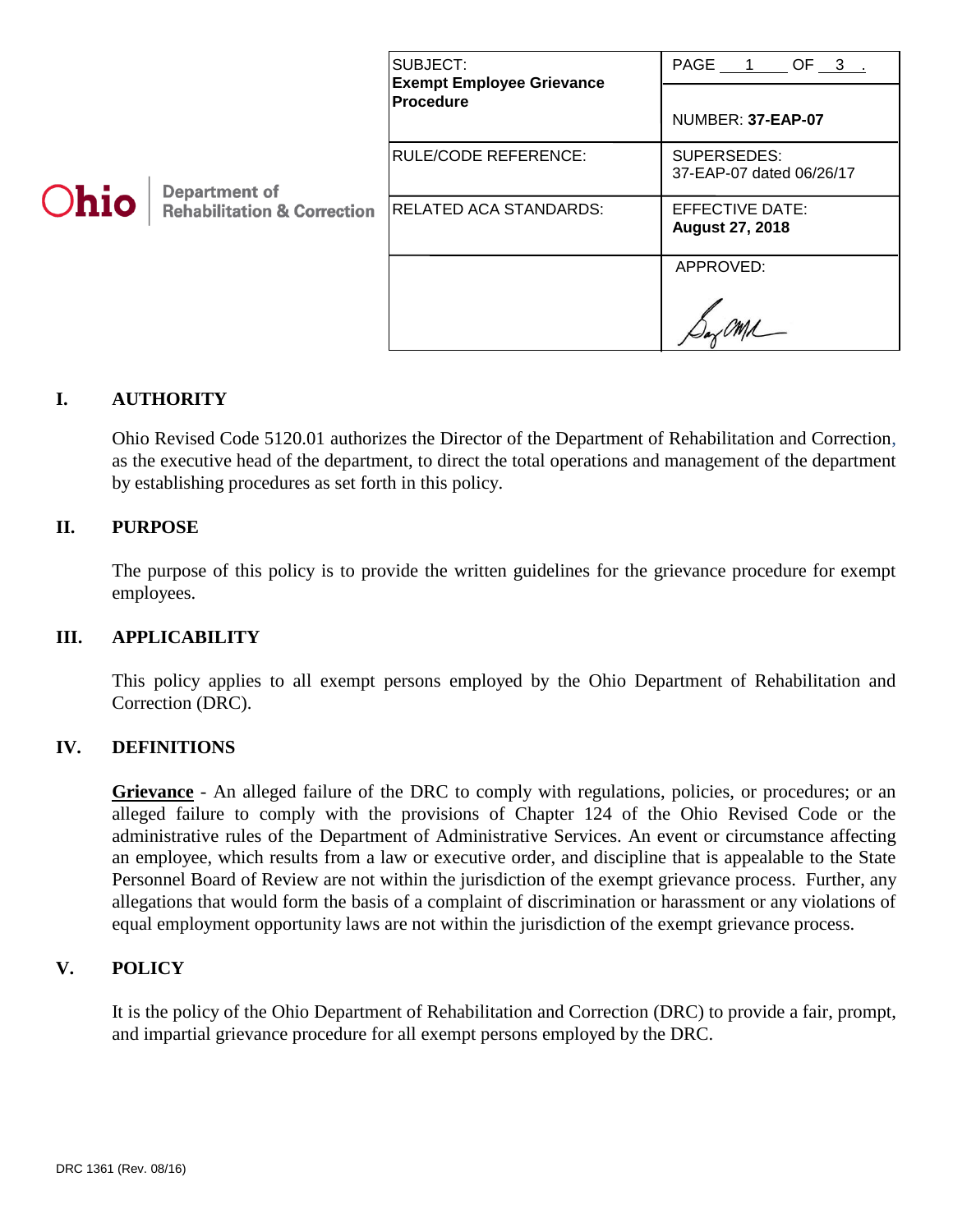## **VI. PROCEDURES**

Any exempt employee of the DRC may file a grievance. Any employee having a grievance shall attempt to resolve it informally with his/her immediate supervisor at the time the incident giving rise to the grievance occurs. At this step there is no need to reduce the grievance to writing.

If the employee is not satisfied with the outcome of the attempt at informal resolution, then he/she may pursue the matter through the electronic grievance system.

- A. Step One Managing officer/designee in institutions; Deputy director/designee in Division of Parole and Community Services (DPCS) and Operation Support Center (OSC):
	- 1. After informal discussion has failed to resolve a grievance, an employee may present it to the Step One designee within fifteen (15) calendar days from the events or circumstances giving rise to the grievance or of the employee's knowledge of the event or circumstance, not to exceed a total of thirty (30) calendar days after the occurrence of the event. Grievances submitted beyond such time limits may not be honored.
	- 2. The grievance shall only be accepted when filed electronically in the electronic grievance system provided and maintained by the Ohio Department of Administrative Services (this system is also known as *Salesforce*). A link to the exempt grievance filing system shall be maintained on the Bureau of Labor Relations intranet page. The employee filing the grievance shall specify the regulation, policy, procedure, Ohio Revised Code, or Administrative Rule alleged to have been violated and shall indicate the remedy sought. The grievance form shall be date-stamped upon receipt and/or acknowledged by email if received electronically.
	- 3. The Step One designee shall schedule and hold a meeting with the employee within fifteen (15) calendar days of the grievance filing in the electronic grievance system. The employee may be accompanied at such meeting by one (1) other exempt employee who is employed at the same facility or location; provided however, the accompanying employee may not hold a higher position in the chain of command of, or possess supervisory authority over, the Step One designee and shall not be involved in any way with the alleged violation of regulation, policy, procedure, Ohio Revised Code, or Administrative Rule.
	- 4. The Step One designee shall consider the allegation set forth in the grievance and information provided during the meeting by the employee and respond to the grievance only through the electronic grievance system within fifteen (15) calendar days following the meeting.
	- 5. The employee may submit the grievance to Step 2 in the electronic grievance system if either the scheduling of the Step 1 meeting or the Step 1 response is not within the specified time limits, and proceed as though the Step 1 answer had been given and was unsatisfactory.